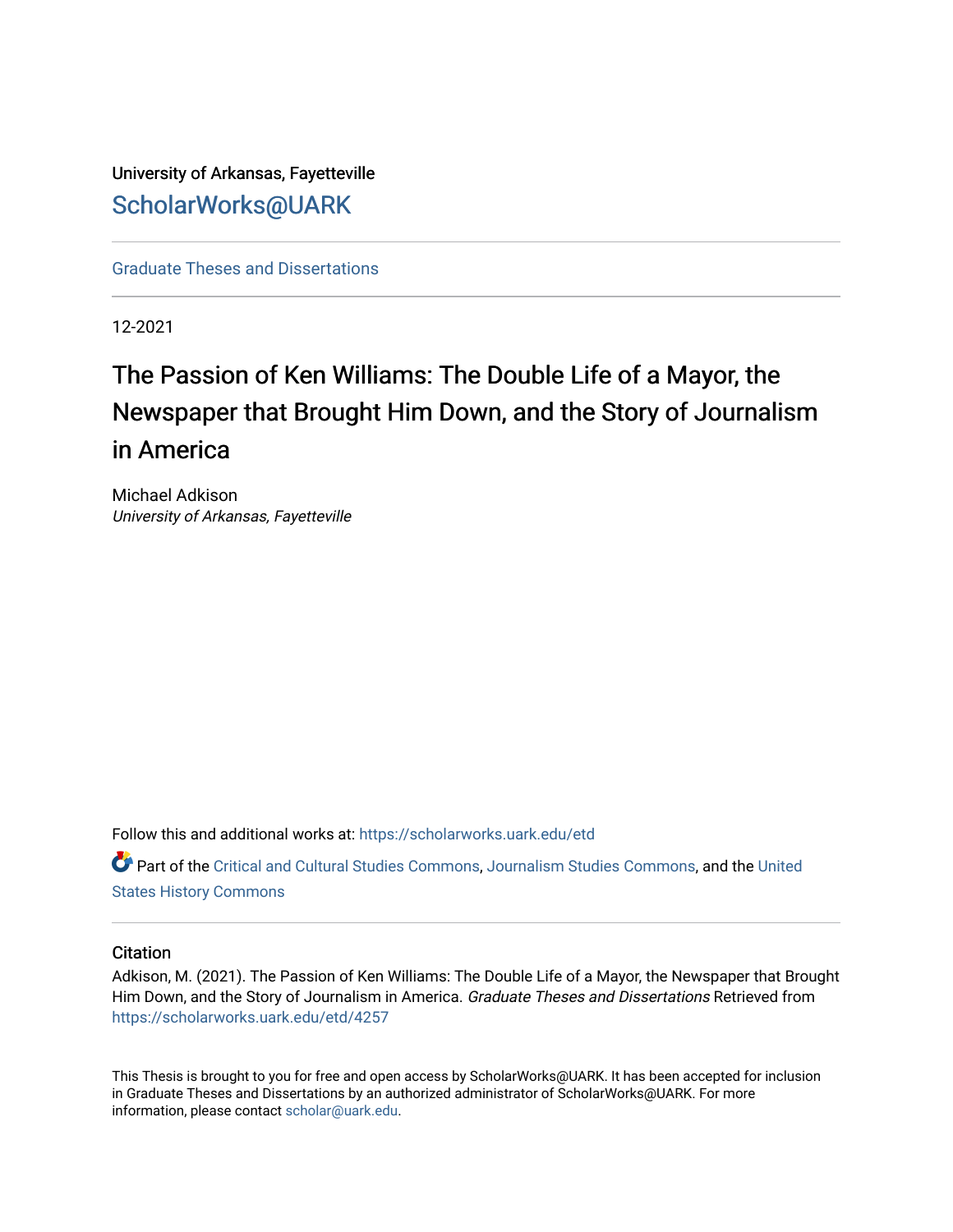## The Passion of Ken Williams: The Double Life of a Mayor, the Newspaper that Brought Him Down, and the Story of Journalism in America

A thesis submitted in partial fulfillment of the requirements for the degree of Master of Arts in Journalism

by

### Michael Adkison University of Arkansas Bachelor of Arts in Journalism, 2020

## December 2021 University of Arkansas

This thesis is approved for recommendation to the Graduate Council.

**\_\_\_\_\_\_\_\_\_\_\_\_\_\_\_\_\_\_\_\_\_\_\_\_\_\_\_\_\_\_\_\_\_\_\_\_\_\_**

Rob Wells, Ph.D. Thesis Director

Bret Schulte, M.F.A. Gerald Jordan, M.J.<br>Committee Member Committee Member Committee Member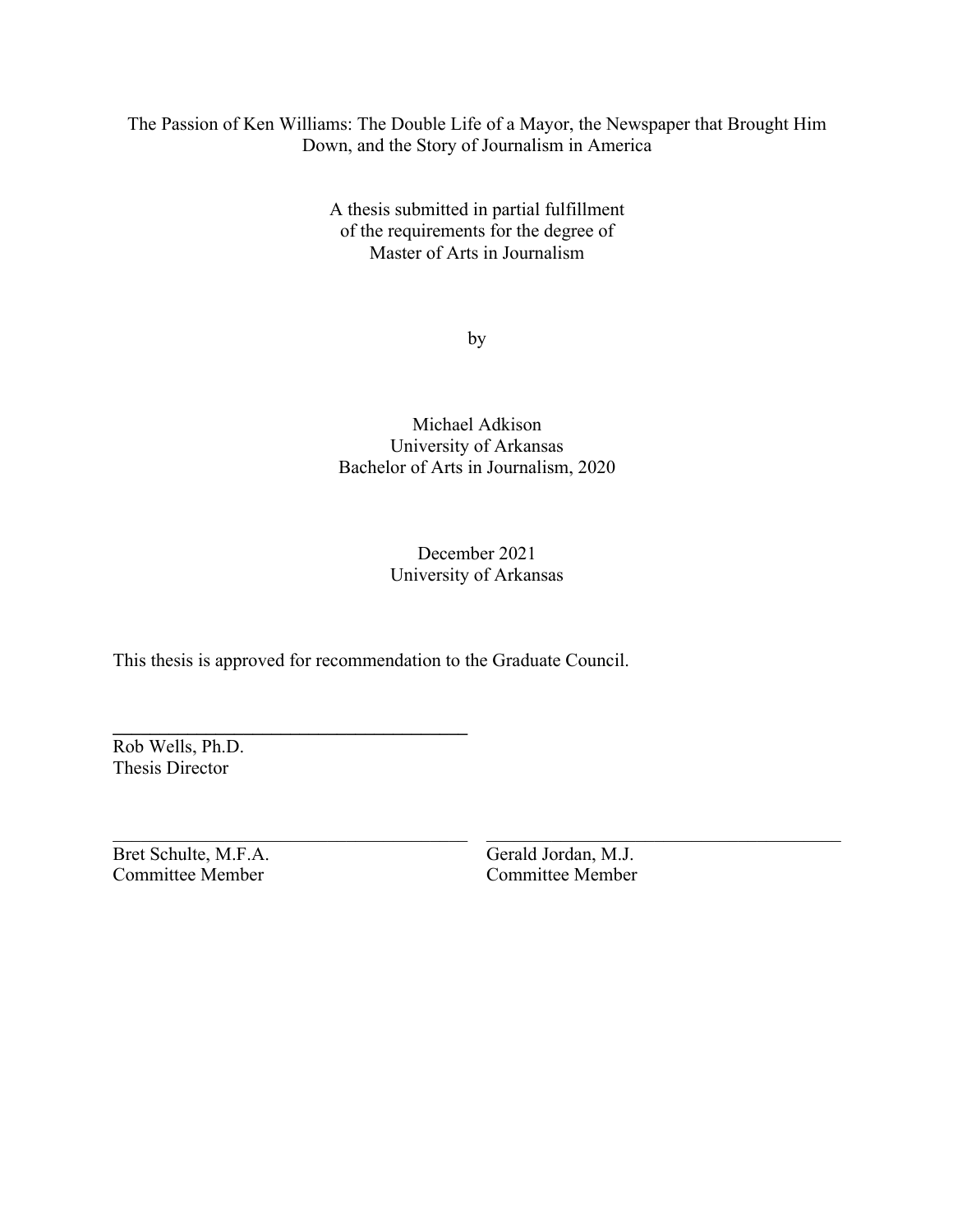#### **Abstract**

In November 2007, a team of reporters from the *Benton County Daily Record* published an expose revealing that Ken Williams, the mayor of Centerton, Arkansas, had been living a double life. In his former life as Don LaRose, he was a preacher in the Northeast, who one day vanished without a trace. His wild saga includes Satanists, truth serums, and a supposed murder. The *Benton County Daily Record* confronted the former reverend several times before he finally confessed to his double life. The next morning, he resigned as mayor, saying that the decisions he made were for the protection of his family in the 1970s, before eventually pleading guilty in 2009 to a felony charge of forgery. To this day, the reporters say that the only person who knows the truth is Williams, himself; yet, since his disappearance in the 1970s, he has maintained a single narrative, warts and all, of kidnapping and brainwashing. As a case study, the story of Ken Williams investigates the role of local journalists as watchdogs over official misconduct and the dilemma journalists face when a public official firmly and repeatedly presents an alternate reality at odds with verified facts. This case study explores questions about myth and self-presentation. This project crafts a book proposal to catalogue the riveting narrative of Ken Williams and the *Benton County Daily Record* within the context of American and Arkansan history in the early aughts.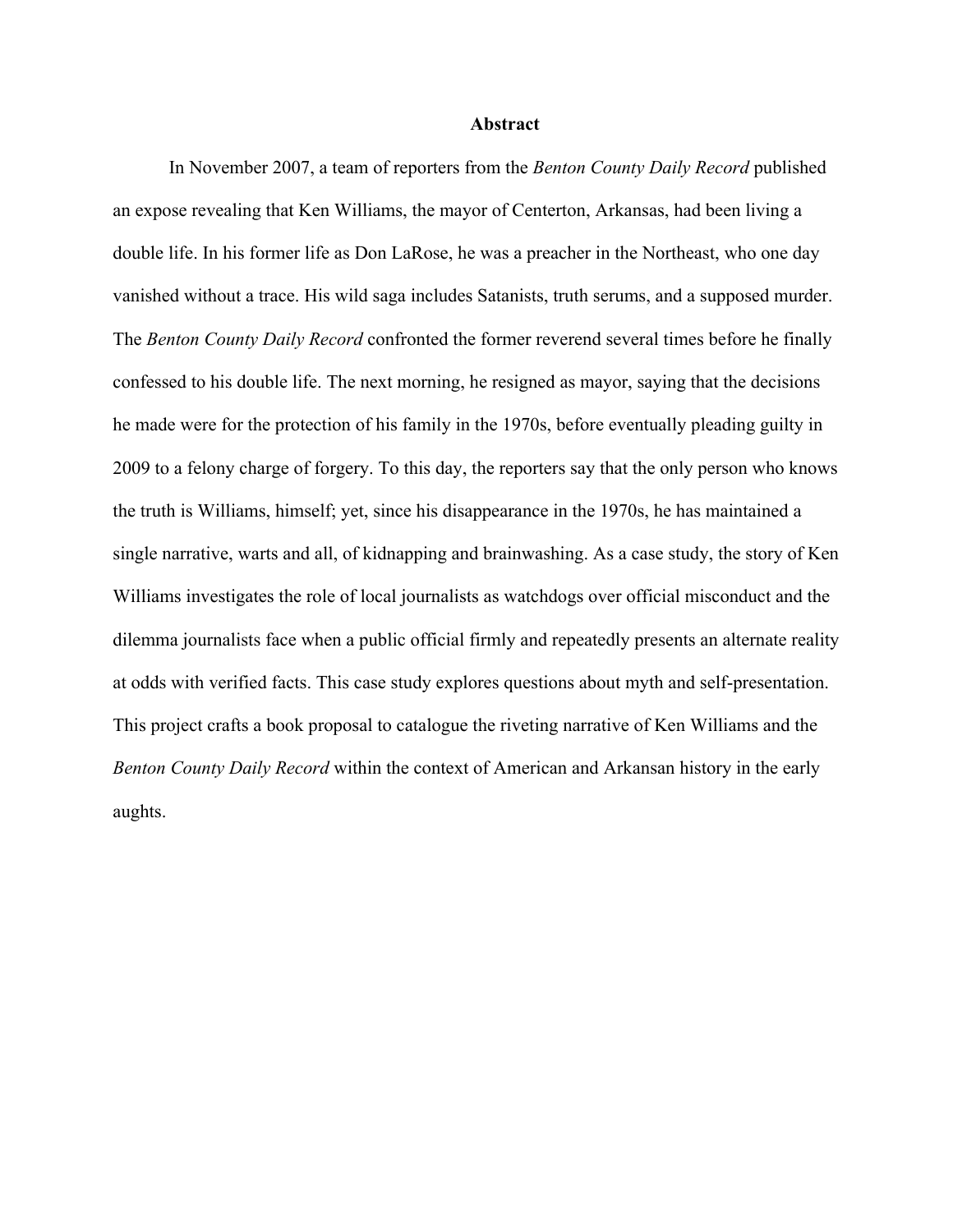## **Table of Contents**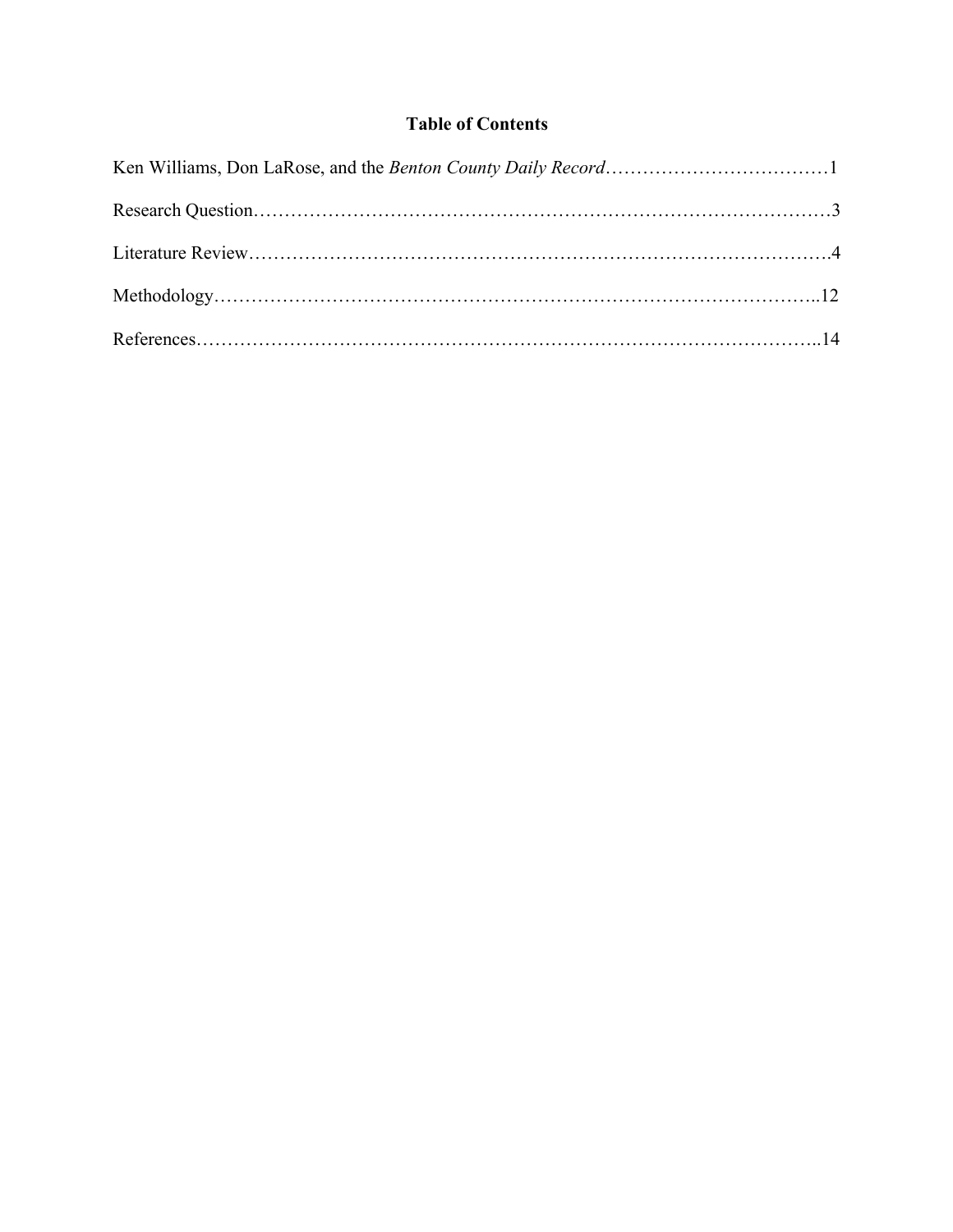#### **Ken Williams, Don LaRose, and the** *Benton County Daily Record*

In 2007, Centerton, Arkansas mayor Ken Williams was at the top of his game—his town's population had nearly tripled since he took the office in 2001, and he had just been reelected in a landslide victory. Charismatic and beloved by many of his constituents, Ken Williams seemed to embody the ideal small-town American. Until the week of Thanksgiving 2007, nobody would have even guessed that Williams was a fraud. Reporters from the local newspaper, the *Benton County Daily Record,* called him to ask if Williams knew anything about Don LaRose, a preacher from the Northeast who went missing in the 1980s. The mayor denied it, and when the *Daily Record* called him again the next morning, he denied it a second time.

The truth was Ken Williams *did* know Don LaRose because he *was* Don LaRose—a preacher who had faked his disappearance, claimed to be hunted by Satanists, stolen the identity of a dead teenager, and living a second life in Northwest Arkansas as Ken Williams, eventually climbing his way up to be elected mayor. In a day, Williams would lose his job; in a year, he would be charged with felony-level forgery based on his second identity. And one newspaper the *Benton County Daily Record*—broke the story of Williams' dual identity, revelations that led to Williams' spectacular downfall. This story of Williams, the *Benton County Daily Record*, and the city of Centerton embodies the role of journalism in holding institutions accountable, as well examining the dilemma journalists face when a public official firmly and repeatedly presents an alternate reality at odds with verified facts. As such, this case examines how journalists deal with "personal truths" and "alternative facts" presented by public figures. This project is a book proposal, addressing each of these questions while also offering the remarkable narrative of Williams and the *Daily Record* reporters.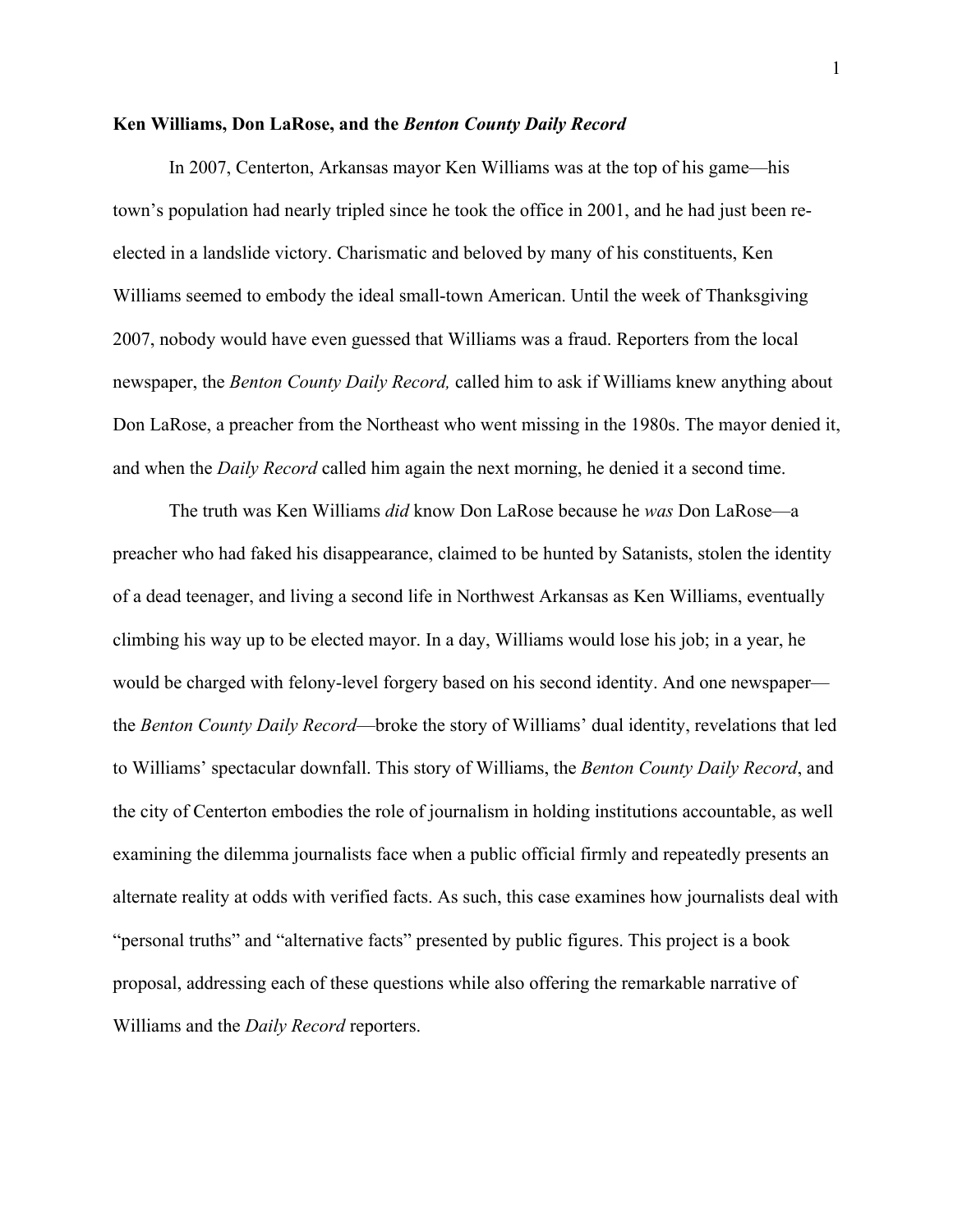The story of Williams and the *Daily Record* tackles numerous themes indicative of the American experience. Williams, himself, can be interpreted as a sort of real world, modern day Jay Gatsby: a man who abandoned his past mistakes, adopted a new name, and became the mayor in the name of the American Dream. At its core, it's also a small-scale political drama, as Williams feuded with other local leaders, his city council, and the Arkansas government, all for the sake of making Centerton a bigger, grander city. Tangentially, it's also a true crime story of a small town and its inhabitants. The duality of the two personalities—Williams and LaRose delve into some of the basic notions of the human condition. Did Don LaRose really *become* Ken Williams, or was that merely the persona he chose to portray himself as? Today, presentation (specifically, the way we present ourselves on social media) is a fundamental notion of the human psyche and the very meaning of identity. Erving Goffman argued that each individual presents himself or herself in the best light in an effort to win others over, offering only a fraction of reality. Williams, years before Facebook and Instagram would hit their stride, began developing his narrative—all on donlarose.com. The website contained a self-proclaimed story "filled with excitement, tension, murder, intimidation, and much more." Williams and his alternative identity clashed with the legal realities his office held and the field of journalism that is based on such a legal system. The journalists, basing their notion of the truth on the legal system, wrote an article that led to Williams' downfall. Kovach and Rosenstiel say that journalism's first obligation is to the truth but note the complexity of such a statement (2014). "By the beginning of the twentieth century, journalists began to realize that journalism and reality—or accuracy and truth—were not so easily equated," (Kovach & Rosenstiel, 2014). For example, Williams still clings to his story, despite his conviction on fraud charges. But the reporters on the story, themselves, still say to this day that the only person who knows the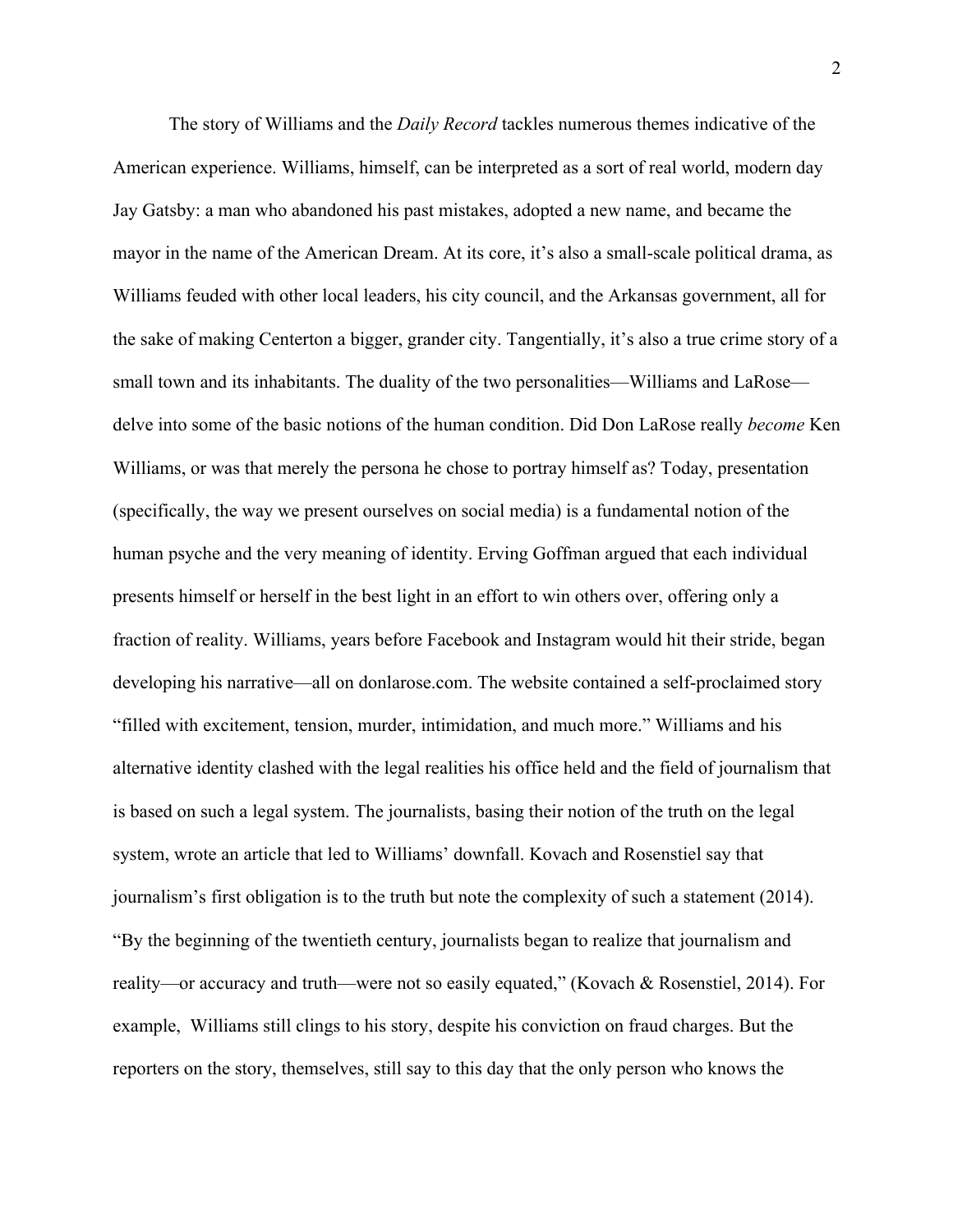complete truth is Ken Williams, himself, who has perpetuated this perplexing personal narrative across decades.

Given the variety of themes, ideas, characters, and chapters in the story, I am crafting a book proposal for the potential to tell the story of Williams as a work of literary journalism. The proposal consists of a thorough layout of the themes, characters, and summary of the potential full-length book, plus the first two chapters of the book. Upon completion, I plan to submit this work to publishing houses for consideration.

#### **Research Question**

As the journalists at the *Benton County Daily Record* fought for an objective truth, the *Daily Record* makes its stance clear—Williams was a liar, and he fraudulently deceived the city of Centerton. Williams began crafting his own personal truth—for the whole world to read, on donlarose.com. But Williams, although admitting to the *Daily Record* that "some of the account is fictional or slightly inaccurate," maintained the story throughout the journalists' investigation and in the years since, albeit discussing the story less and less frequently. This case study provides further insight to the role of accountability journalism in examining official misconduct and the dilemma journalists face when a public official firmly and repeatedly presents an alternate reality at odds with verified facts. In the United States, the Trump administration plagued journalists with "alternative facts'' and questions of alternate realities to objective truths. The juxtaposition between the journalists' pursuit of an objective truth compared to Williams' fabrication of a persona asks the question, how do journalists, particularly at the local level with limited resources, pursue the objective and absolute truth in the face of subjective, emotionally based testimonies and falsehoods?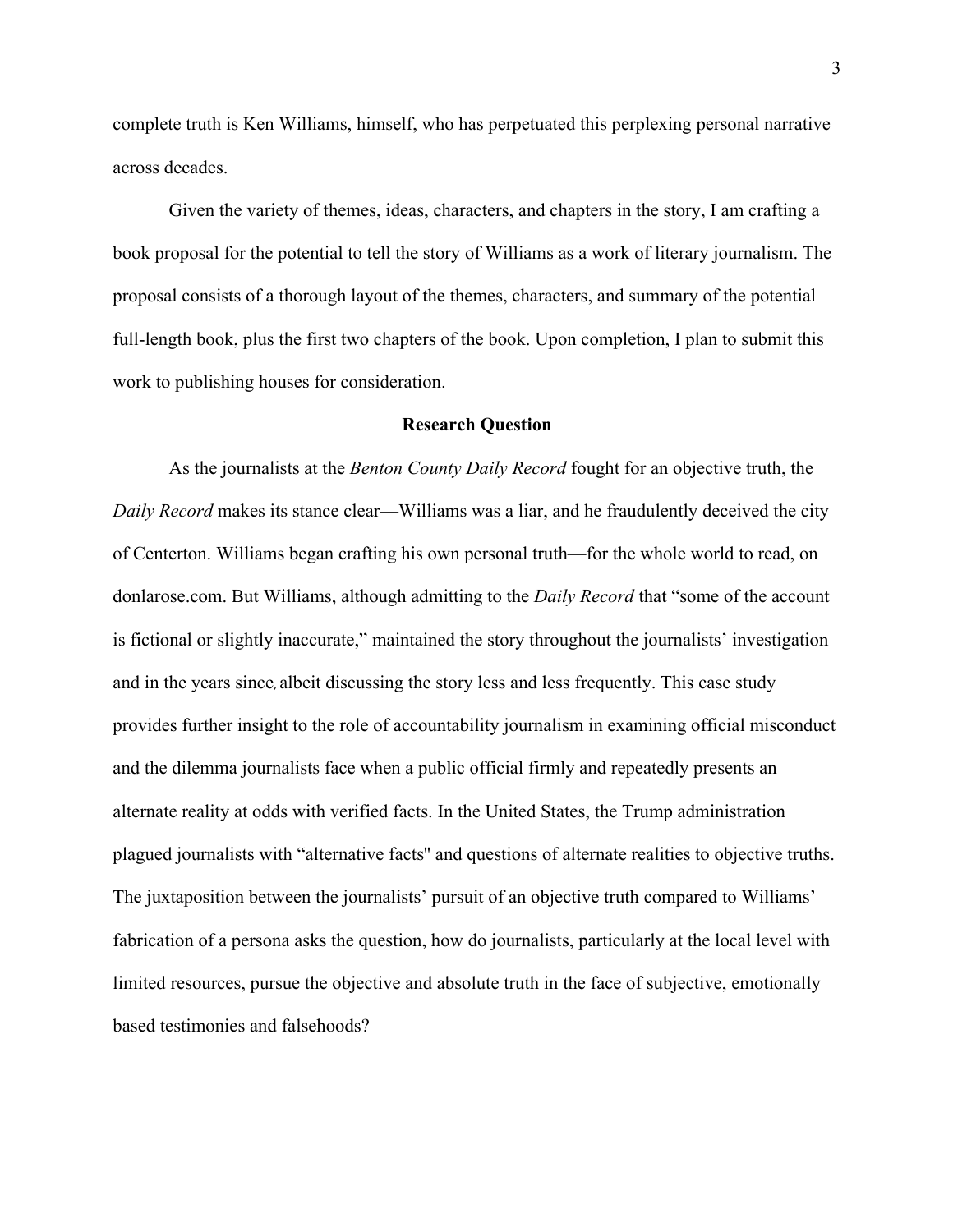#### **Literature Review**

#### **Centerton and Arkansas in the Late Twentieth Century**

Following World War II, Arkansas was known widely as an impoverished state of bluecollar workers (Whayne, et al., 2019). Between 1967 and 1980, manufacturing production grew by more than 300 percent in Arkansas, while it only increased by about fifty percent in the greater United States (Whayne, et al., 2019). Around then, in the northwest region of the state, Sam Walton established a grocery company he named Wal-Mart in 1962; seventeen years later, Walmart "was doing a billion dollars' worth of business a year," (Rosen, 2009), establishing Northwest Arkansas as a region of business. Business was booming in Northwest Arkansas, at a rate even faster than the nation as a whole: between 1970 and 2015, income per capita in Northwest Arkansas grew annually by about two percent, versus a rate of 1.4% for the U.S, meaning that "at these rates, Northwest Arkansas doubles its income every 35 years, while the U.S. needs 50 years to do the same," (Gascon & Varley, 2015).

Centerton, platted in 1900, made its name known the same year as "the Apple Capital of the World," when the Arkansas Black, a dark apple native to Centerton, received first prize in the Paris World's Fair (Teske, 2018). Later, however, years of crop failure led Centerton's agriculture industry to shrink. Historians Diane and Ray Hanley write that, "The familiar pattern of small-town Benton county was repeated in Centerton—the railroad pulled out, the apples failed, and the town never grew" (1998). It took decades for Centerton to hit its stride, but when the rest of Northwest Arkansas' population grew around the 1970s, Centerton's population grew dramatically with the rest of Northwest Arkansas. Ozark counties grew an average of 42% in the 1970s, particularly in its rural population. By the turn of the twentieth century, Centerton became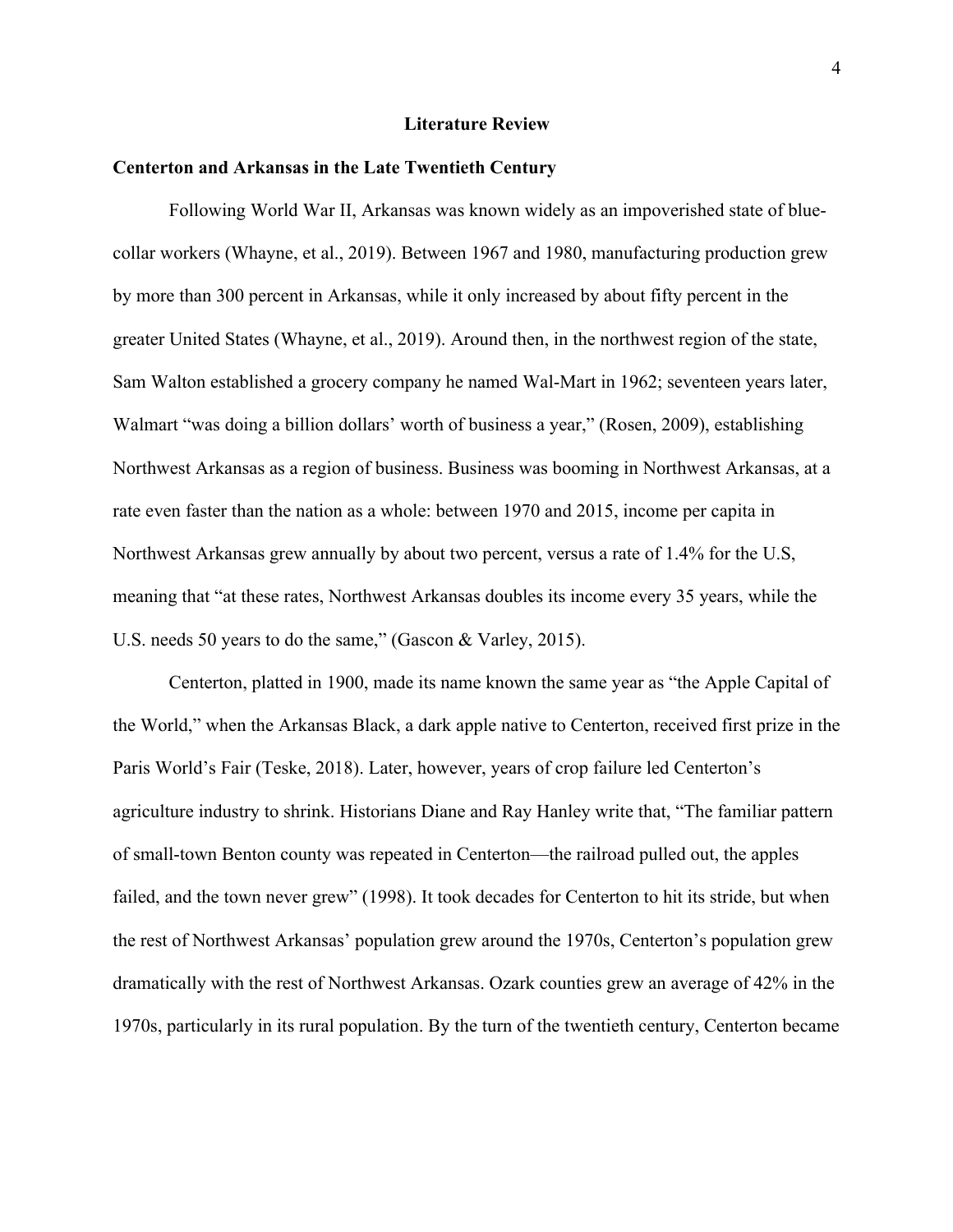Arkansas' fastest-growing cities (Harris, P.), growing more than one thousand percent in population between 1990 and 2010.

## **American Journalism, The** *Benton County Daily Record,* **and the** *Arkansas Democrat-Gazette*

Though journalism has its roots throughout modern world history, the nineteenth through twenty-first centuries have seen radical changes in the role of media, particularly in innovations like telegraphs, radio, television news, and social media (Starr, 2004). "By the late 1920s, the media in America and other advanced societies formed a new constellation of power," (Starr, 2004). Starr notes that, particularly in the United States and other countries like it, the ability of the press to establish itself as separate from the government, while also embracing innovation of new outlets, has permitted the role of journalism to sustain itself, independently (2004).

Originating as the *Bentonville Democrat* in 1886, the *Benton County Daily Record* was one of the leading newspapers in Northwest Arkansas, before being absorbed to the *Northwest Arkansas Democrat-Gazette*, a division of the greater *Arkansas Democrat-Gazette* (Abrams, 2011). The *Benton County Daily Record* changed ownership numerous times throughout its 125 plus-year history (Abrams, 2011). The *Democrat-Gazette* was once two separate newspapers: the *Arkansas Democrat* and the *Arkansas Gazette*, which went through decades of competition with one another (Stephens, 2015). Eventually, in 1991, the *Gazette* was sold to Gannett, which former *Gazette* writer Donna Lampkin Stephens called "the death of the newspaper," (2015). One writer called it "the paper of record. It was a chronicle. And that was drummed into your skull from the minute you got there, that this is history," (Reed, 2009). In 2015, the *Benton County Daily Record* was sold to WEHCO Media, the parent company of the *Arkansas Democrat-Gazette* (Abrams, 2011). Eventually, WEHCO and Stephens Media combined to form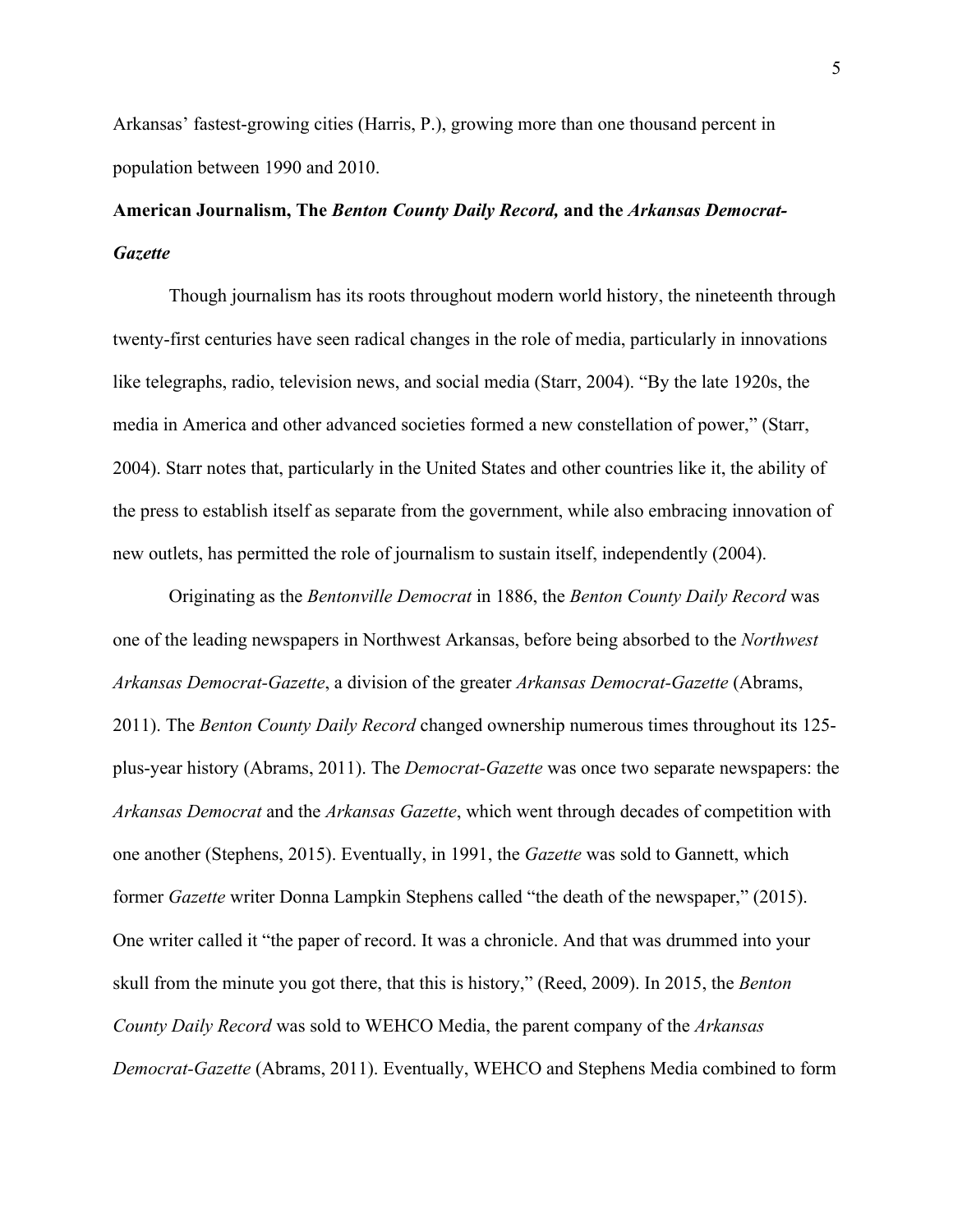Northwest Arkansas Newspapers, a conglomeration of Northwest Arkansas papers including the *Daily Record*, *Rogers Morning News*, *Springdale Morning News*, and the *Northwest Arkansas Times* (Abrams, 2011), which many Arkansans felt was an irresponsible move; Stephens wrote, "Corporate journalism killed the *Arkansas Gazette*" as the news conglomerate put its profits ahead of journalism, absorbing any paper it could, including the *Benton County Daily Record* (2015). "Traditionally, journalists in the twentieth century often talked about there being a firewall between the news and the business side of news companies," (Kovach & Rosenstiel, 2014).

#### **The American Dream**

Since its inception, the United States has been associated with opportunity, but the phrase "American Dream" dates to the 1930s (Samuel, 2012). To many Americans, the idea of the American Dream boils down to several facets of economic stability and social mobility: the United States was the land of opportunity, and anybody could pull themselves up by their bootstraps to become financially successful. Lawrence R. Samuel argues that these definitions "do not come close to capturing the undeniable power of the American Dream, making it seem more like a wish list than what I believe to be is the guiding mythology of the most powerful civilization in history" (2012). George Gallup called the "traditional" American Dream the idea that "every man can become a millionaire," but by the 1940s, he said it had changed to the idea of opportunity and success (Samuel, 2012). Jared Phillips described the Ozarks as having "an air of possibility" for the back-to-the-landers movement (2019), a movement which offered similar values of escapism and revitalization for its followers as Williams pursued by moving to the Ozarks in the same period; in terms of its agricultural success, Roy C. Rom called Arkansas "the land of opportunity (1991). The advent and accessibility of popular culture on television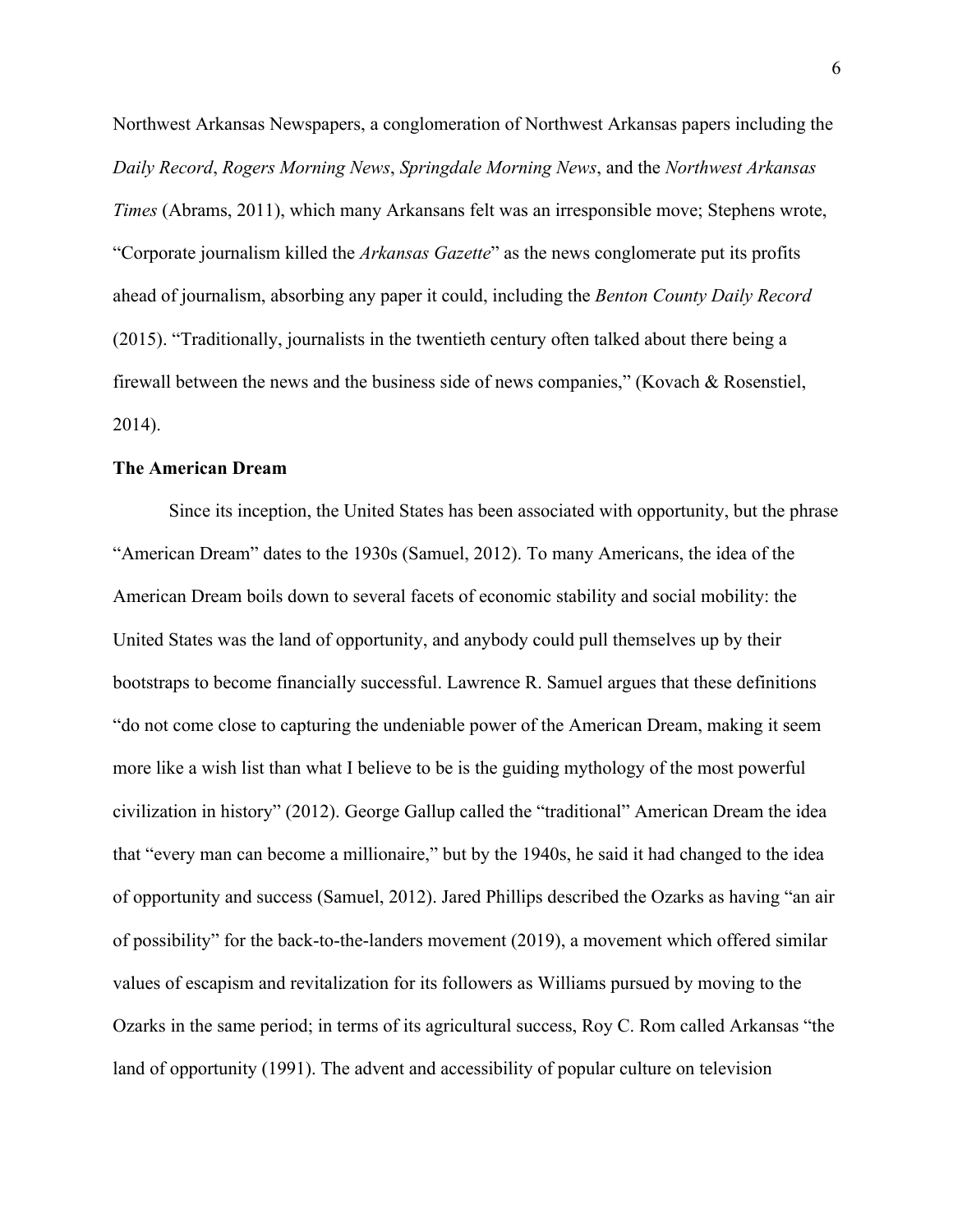promoted the American Dream and the idea of American opportunity to Americans in the 1970s (Samuel, 2012). But the American Dream's empty promises have long been a part of American vernacular, perhaps most emblematically in F. Scott Fitzgerald's *The Great Gatsby* (1925). By the 1990s, as opulence became a facet of pop culture, the notion "that the American Dream was a dream, an illusion that Americans had created for themselves, was becoming increasingly clearer," (Samuel, 2012), as upward mobility became increasingly difficult to achieve.

#### **Watchdog Journalism in Local Reporting**

As newsrooms began shrinking in the years surrounding the turn of the twenty-first century, investigative journalists faced adversity in the world of local reporting (Daly, 2012). Small newspapers did not have the fiscal means of supporting a method of reporting as time consuming and expensive as investigative journalism. Several awards and recognition, though, highlight the prominence, success, and power of investigative reporting, namely the Pulitzer Prize for Investigative Journalism. Yet, even still, the award winners are heavily swayed in the favor of largescale newspapers' investigations: in the twenty-first century, more than half of the winning publications have had circulations above 500,000 subscribers (particularly *The New York Times* and *The Wall Street Journal*), with just four having circulations of less than 100,000. While not unprecedented to win such a prestigious award, many smaller-circulation newspapers rely on smaller-scale awards to earn recognition. The *Benton County Daily Record* reporters themselves received first place for investigative reporting in the Arkansas Press Association's Better News Contest in 2008. Even still, in 2020's Better News Contest, the *Arkansas Democrat-Gazette* or its Northwest Arkansas edition received 16 first place awards of a possible 27 categories, including general excellence, emphasizing the resources corporatized journalism affords toward investigative journalism.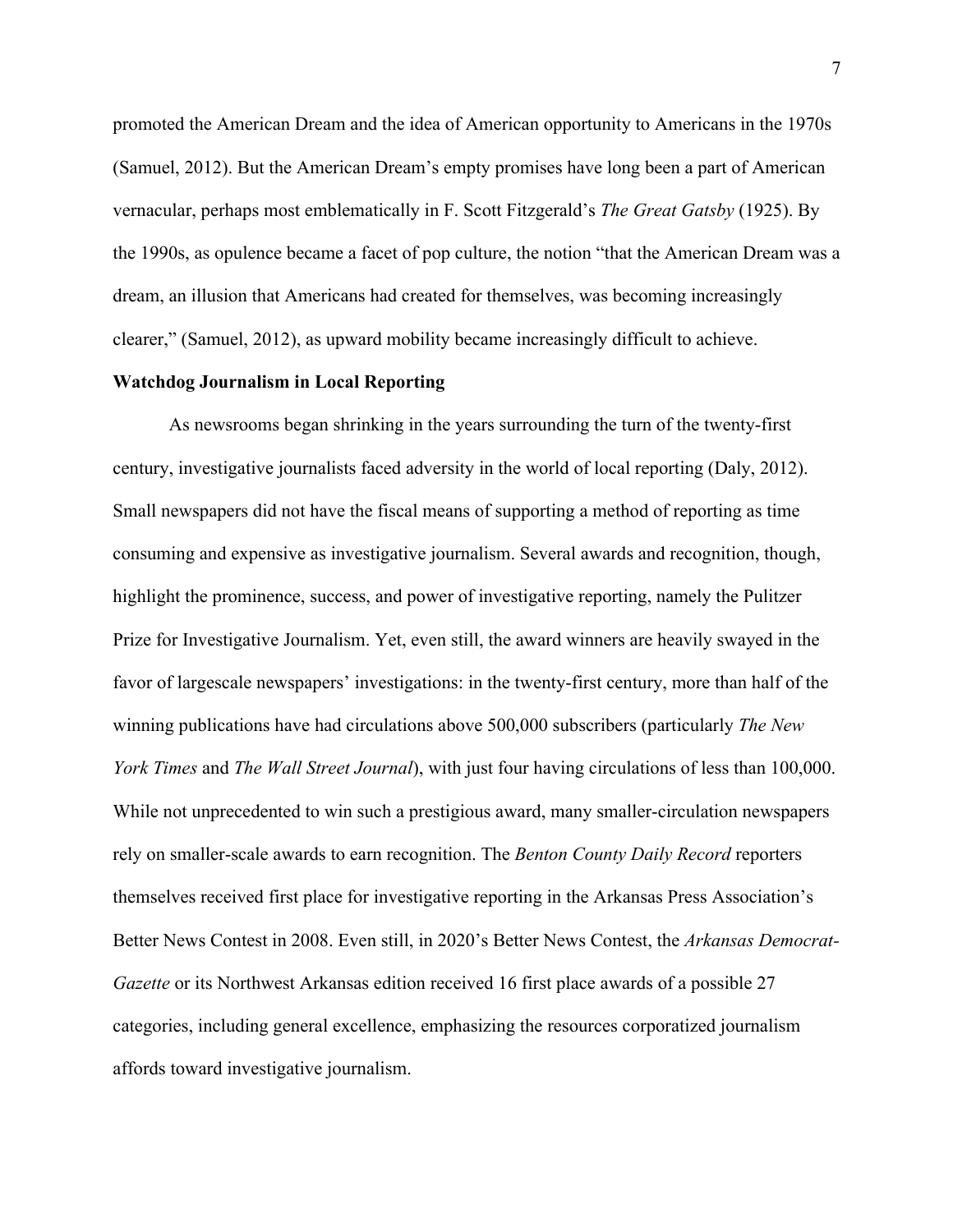Investigative journalism, still, is an asset toward Arkansas news publications. Ginny Monk received the Arkansas Society of Professional Journalists' Diamond Award for their investigation into mental health and suicides of Arkansas youths (2020), as well as the Arkansas Press Association's award for investigative reporting the same year for her in-depth look at a Pulaski County landlord and several code violations. The staff at the *Leader* received the latter award in the weekly publication category for their investigation into a Freedom of Information Act violation from a city council member who held a secret meeting with police officers regarding their pay (2019). When Sarah Perry of the *Saline Courier* received the APA investigative award, as well as the I.F. Stone award, for her exposé of Bryant mayor Jill Dabbs' aggressive and problematic management, Perry said, "Journalists are tasked with being watchdogs for the community. This award shows that our team at *The Courier* takes that responsibility seriously" (2019). These smaller-scale awards allow independent reporting to be recognized for smaller-circulation publications. *Spring River Chronicle* of Spring River, Arkansas, received a top prize for its investigation into the mayor of Bryant, this from a publication which does not even have a website and, instead, posts its most significant stories on a Facebook page (2019). These investigations, in turn, allow even local politicians and officials to stay in check at the hands of the fourth estate.

#### **Goffman's Self-Presentation**

Journalists hold the responsibility to discern the truth from inflated realities, which can oftentimes become clouded in the world of personal truths. In his seminal 1956 work *The Presentation of Self in Everyday Life*, sociologist Erving Goffman established his theory of selfpresentation. Taking Shakespeare's "All the world's a stage" monologue from *As You Like It* to the extreme, Goffman breaks down the significance of human-to-human interaction through an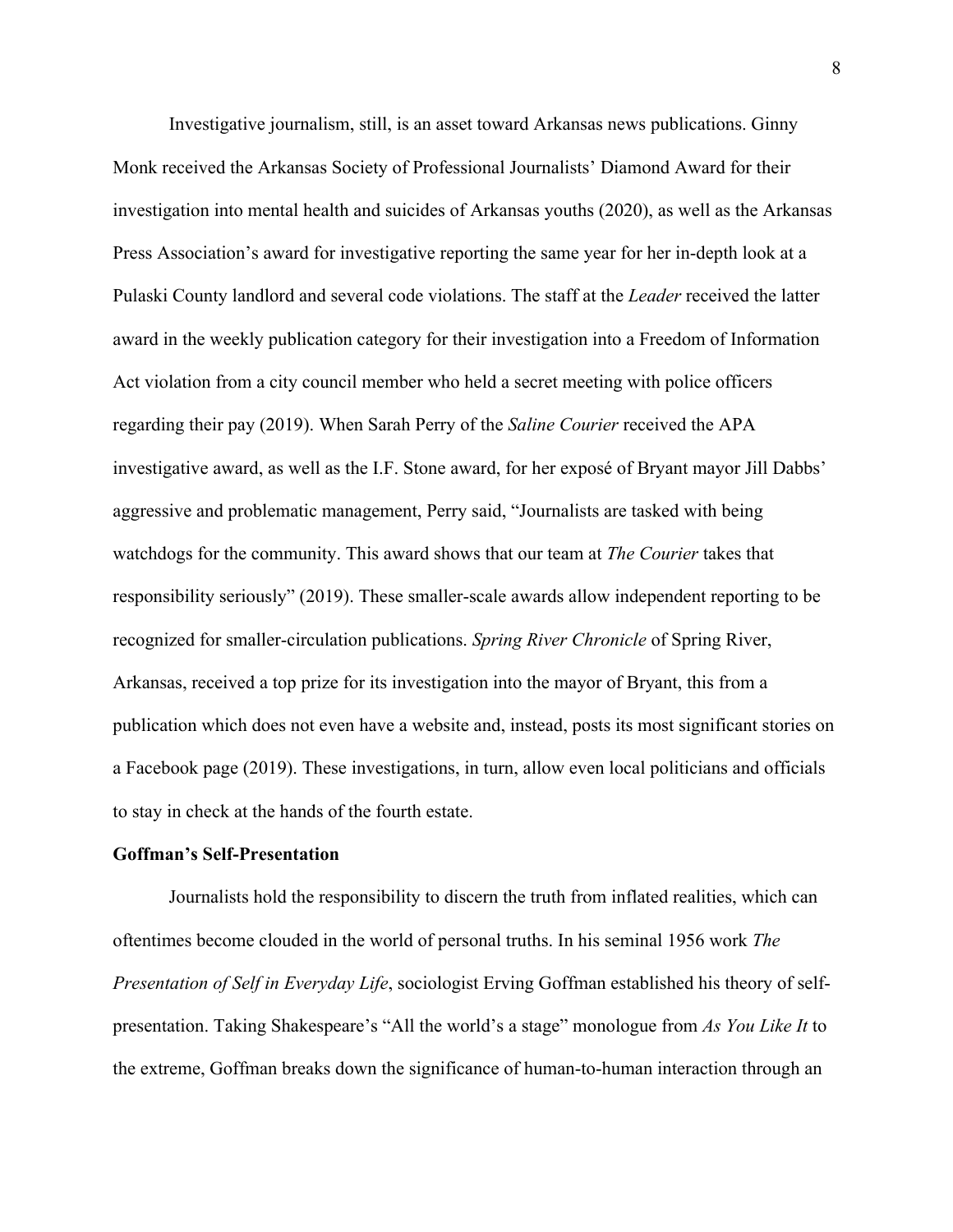extended metaphor of the world of theatre. "When an individual plays a part he implicitly requests his observers to take seriously the impression that is fostered before them. They are asked to believe that the character they see actually possesses the attributes he appears to possess, that the task he performs will have the consequences that are implicitly claimed for it, and that, in general, matters are what they appear to be," (Goffman, 1956). Researchers Kevin Simler and Robin Hanson note that humans are innately wired to have hidden motives behind their actions, "built to act in our self-interest while at the same time trying hard not to appear selfish" (2018).

The basic tenets of Goffman's theatrical metaphor surround the idea of *performance* (Goffman, 1956). Yet, perhaps most important to the theory of self-presentation, Goffman defines the *front*— "those stimuli which function at the time to tell us of the performer's social status," (Goffman, 1956). Individuals, or actors, have the ability to modify or adjust these aforementioned facets to fit each social circumstance he or she finds him/herself in (Merunková & Šlerka, 2019), which Goffman called "impression management" (Goffman, 1956). Goffman posits that actors are constantly making impressions on their audience at some level of the aforementioned regions. Without differentiating these regions, the actor could become exhausted and face role confusion.

Goffman, of course, did not live to see the advent of social media. Yet, his theory still holds significant prominence in the digital age. "Cyberspace has become an alternative world where people create and administer their online identity, make friends and maintain relationships using text, visual and audiovisual elements," (Merunková & Šlerka, 2019). Online use has skyrocketed in recent years, particularly among younger users. "Self-presentation is an important concept in human interaction and a key factor driving users of online social networks to reveal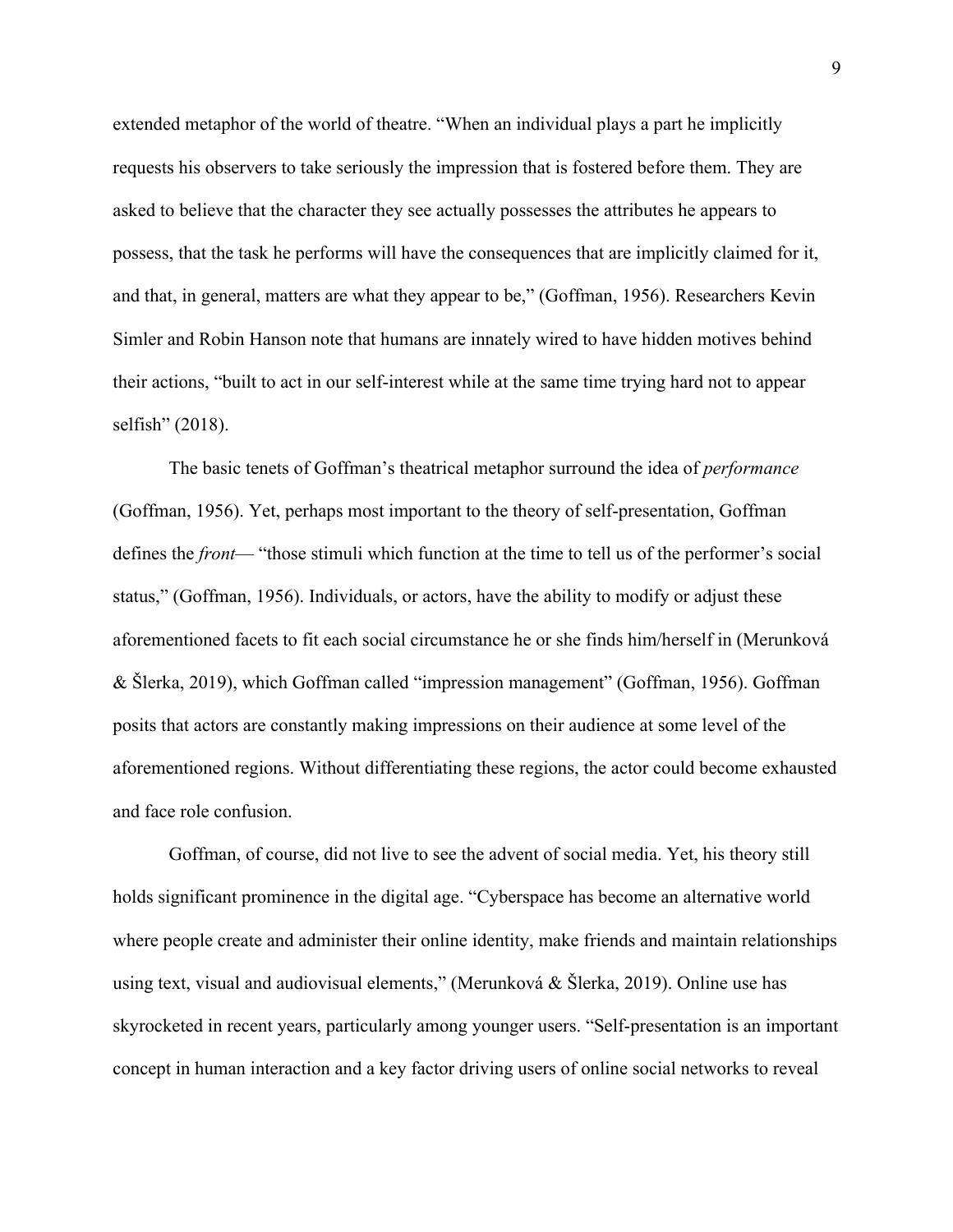their personal information is the desire to maintain relationships," (Holmberg, et al., 2018). Boyd developed a model of Goffman's theory of self-presentation, in which, in terms of social media usage, "front stage" is defined as posting for a user's followers or friends, e.g., an Instagram or blog post which anyone can view (2007). "In this way, one of the most important factors for establishing a reliable impression is to avoid embarrassment," (Holmberg, et al., 2018), by fitting in with trends or inflating one's achievements. Back stage, then, is defined as private messaging and other outlets of communication without public visibility (Boyd, 2007), or as "offline life… and these particular actors strongly invest in their *costume*—wishing to invoke the desired reaction from other… inhabitants," (Bullingham & Vasconcelos, 2012).

Of note, Goffman's original theory was defined in terms of in-person communication. While numerous researchers have delved into the relationship between Goffman's theory and social media use, one notion that needs further research is the sort of virtual anonymity social media permits. Given that online usage is not person-to-person, per se, but rather person-tocomputer, there is a level of anonymity for communication. As such, users may "act out" comparatively speaking to their typical attitudes (Shim & Oh, 2018). Previous studies have shown that social media users have an innate need to fit in with others for fear of embarrassment (Shim & Oh, 2018). Given that the Internet and social media allow users to be in a constant state of "front stage" performance (Boyd, 2007; Holmberg, et al., 2018), online actors are more likely to consistently inflate reality, in an effort to impress their audience of followers (Goffman, 1956; Holmberg, et al., 2018; Merunková & Šlerka, 2019).

#### **Objectivity in News and Online**

Eric Auchard evaluated the role of social media, specifically Twitter, arguing that the pursuit of objectivity in journalism "meant complete ignorance of technical matters and an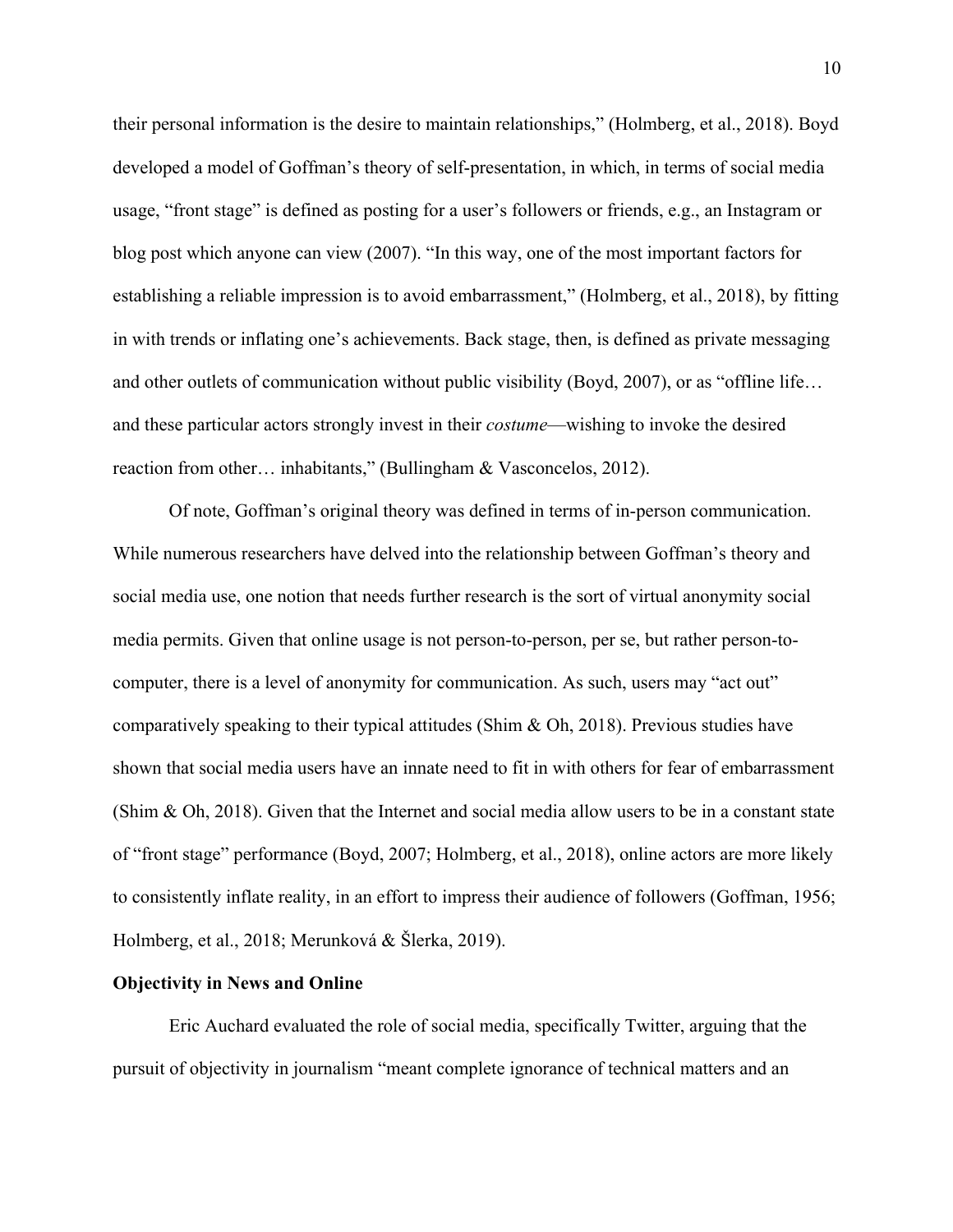overreliance on these sources to translate what was happening," (Auchard, 2013). His argument can translate to the Internet, as a whole: a sort of marketplace of ideas, where Internet users can decide for themselves what they believe to be true. Even something as simple as the wording of text online can inhibit subjectivity (Li, et al., 2017). A 2021 survey shows half of all U.S. adults say receive their news from social media (Pew). Given the relationship between social presence and subjectivity, as well as the journalistic embrace of online presence, an online presence perpetuates a culture of subjectivity, even among journalists, who are traditionally called upon to display objectivity. Ken Williams presented his dual narratives and personalities online, with one website as Williams and another as Don LaRose, leaving the reporters at the *Benton County Daily Record* to piece together the truth from these subjective, digital stories.

Bill Kovach and Tom Rosenstiel qualify certain criteria for journalists in their 2014 *The Elements of Journalism*. "Journalism's first loyalty is to citizens," they wrote (2014). Lewis Raven Wallace argues that objectivity as a goal of journalism is irredeemable: "I don't believe that there is only one truth, but I still believe that truth is worth pursuing, and its pursuit still requires the rigorous practice of reporting" (2019). Noting that journalism is inherently about offering voices and platforms to the voiceless, Wallace argues that journalism should embrace its imperfect nature: "Maybe the news alone can't teach imagination, curiosity, and social change, and maybe journalism alone can't end exploitation or enact justice, but it can acknowledge these values, bend toward them" (Wallace, 2019). Kovach and Rosenstiel say that "truth is a complicated and sometimes contradictory phenomenon, but if it is seen as a process over time, journalism can get at it" (2014).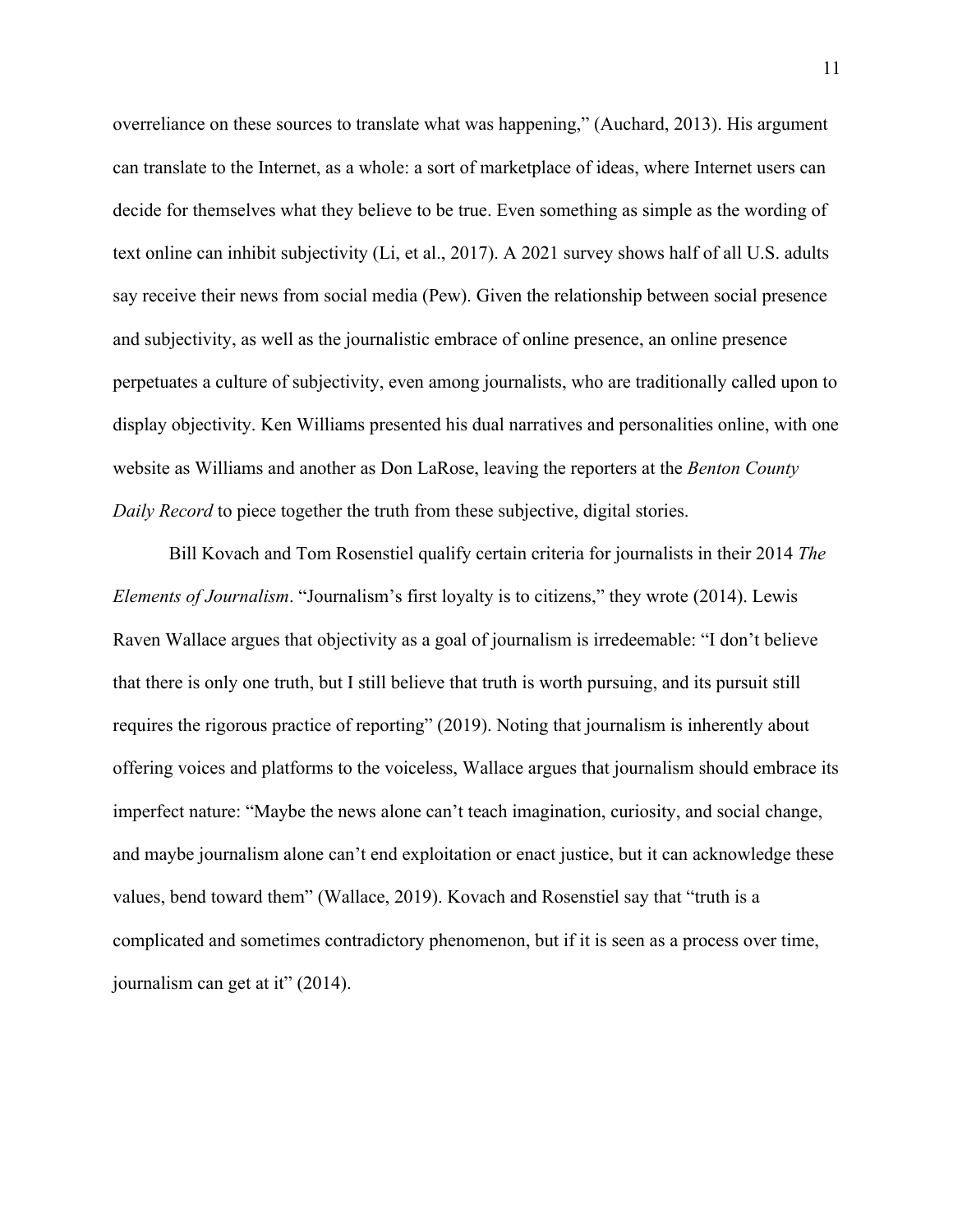#### **Methodology**

To establish a thorough and broad timeline surrounding this narrative, I read several newspaper articles and accounts, interviewed first-hand witnesses in the story, and read several books on the themes addressed in this proposal. As a content review, I analyzed every *Benton County Daily Record* article published that mentioned "Ken Williams" in any fashion (a total of 462 articles), and every *Arkansas Democrat-Gazette* article which mentioned Williams (16 articles), as well as reviewing various miscellaneous news organizations that mention Williams (e.g., an oft-referenced *Christianity Today* feature about Don LaRose's disappearance in the 1970s). I obtained relevant Centerton city council minutes as well as other important public records and legal documents pertaining to Williams' resignation. I also obtained several primary documents from and interviewed Tracy Neal and Eleanor Evans, reporters on the original story, to help establish their own methodology. I scoured data searches online for relevant information on the subject, particularly on Newspaper.com, where I found several contemporary news accounts of Don LaRose's disappearance in New York. All of these media together create a thorough timeline with much of the essential information I plan to cover for this project. Ken Williams denied an interview in the project, but he, instead, offered his own autobiography *A Tale of Two Names*, with his own first-hand accounts of many events in the narrative. Besides the Neal and Evans interviews, I also interviewed Tiffany King, a television news reporter at the time who was also contacted anonymously with the story.

This methodology is essential to such a work of narrative nonfiction. Such thorough investigation as this affords the ability to craft a detailed timeline, placing the saga of Ken Williams as a case study within the boundaries of contemporary history, as well as its own chapter of Arkansas history. Not only does it provide a clearer picture for the reader, but it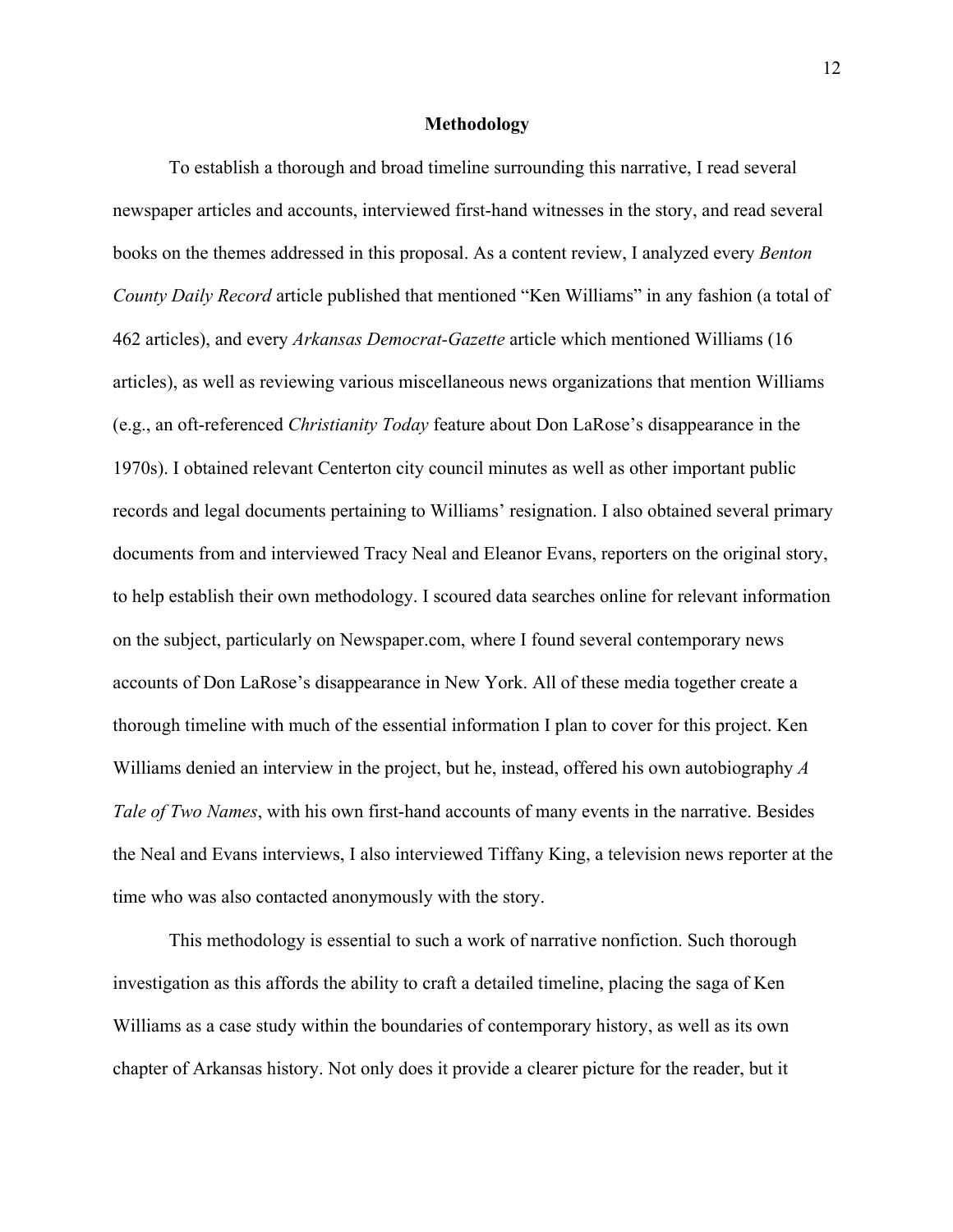allows the writer to develop the story from a number of angles and ensure all loose ends or questions are answered and addressed.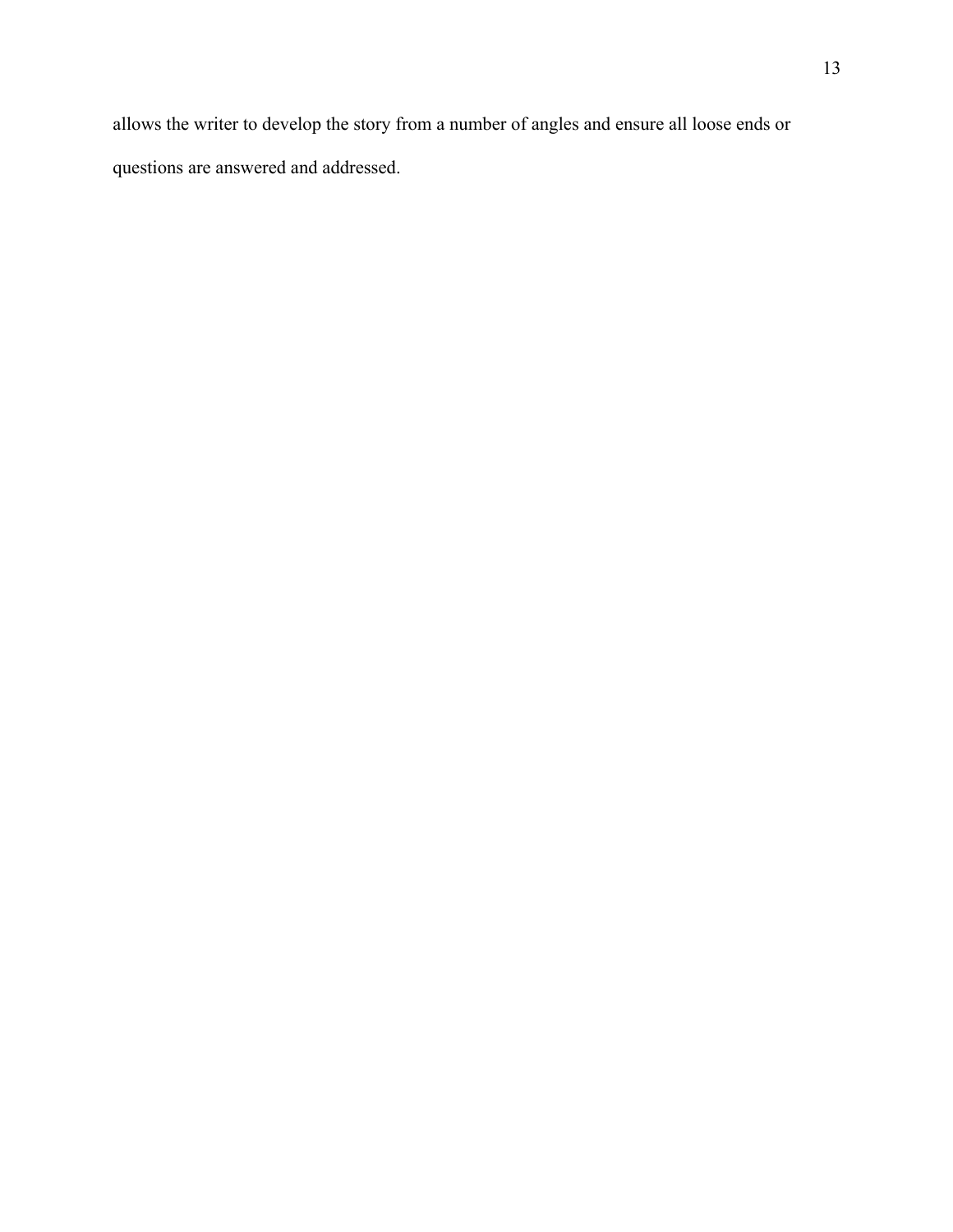#### **References**

- Auchard, E. (2013). What are the new rules for reporting, sourcing, verifying, editing, and publishing a socal media world? *Journal of Applied Journalism & Media Studies, 2*(1), 65-76. *DOI: 10.1386/ajms.2.1.65\_1.*
- Boyd, D. (2007). Why youth (heart) social network sites: The role of networked publics in teenage social life. *MacArthur Foundation Series on Digital Learning – Youth, Identity, and Digital Media Volume* (ed. David Buckingham). Cambridge, MA: MIT Press.
- Bullingham, L., & Vasconcelos, A. C. (2013). 'The presentation of self in the online world': Goffman and the study of online identities. *Journal of Information Sciences*, *39*(1), 1-12. https://doi.org/10.1177/0165551512470051.
- Courier named top small/medium daily in state (2019, July 3). *The Saline Courier*. https://www.bentoncourier.com/news/courier-named-top-small-medium-daily-instate/article\_3453ca38-9dbf-11e9-b377-dbe4b770cf80.html.
- Crossman, A. (2020, August 27). The presentation of self in everyday life. https://www.thoughtco.com/the-presentation-of-self-in-everyday-life-3026754.
- Daly, C. B. (2012). *Covering America: A narrative history of a nation's journalism*. University of Massachusetts Press. https://www.jstor.org/stable/j.ctt5vk2pq.
- Democrat-Gazette awarded APA general excellence prize (2020, September 26). *Arkansas Democrat-Gazette*. https://www.arkansasonline.com/news/2020/sep/26/democrat-gazetteawarded-apa-general-excellence-pr/?news-arkansas.
- Feldman, J. (2019, August 31). Meeting called illegal. *The Leader*. https://www.arkansasleader.com/articles/meeting-called-illegal/.
- Gascon, C. S., & Varley, M. A. (2015, January 26). Metro profile: A tale of four cities: Widespread growth in Northwest Arkansas. *Regional Economist*, pp. 20-22. https://www.stlouisfed.org/publications/regional-economist/january-2015/metro-profile.
- Goffman, I. (1956). *The presentation of self in everyday life*. Doubleday Publishing.
- Hanson, R. & Simler, K. (2018). *The elephant in the brain: Hidden motives in everyday life*. Oxford University Press.
- Hanley, D., & Hanley, R. (1998). *Washington and Benton Counties, Arkansas.* Arcadia Publishing.
- Harris, P. (2007, June 28). Centerton fastest-growing city in Arkansas, census data show. *The Arkansas-Democrat Gazette*. https://www.arkansasonline.com/news/2007/jun/28/centerton-fastest-growing-cityarkansas-census-dat/.
- Holmberg, C., Berg, C., Hillman, T., Lissner, L., & Chaplin, J. E. (2018). Self-presentation in digital media among adolescent patients with obesity: Striving for integrity, risk-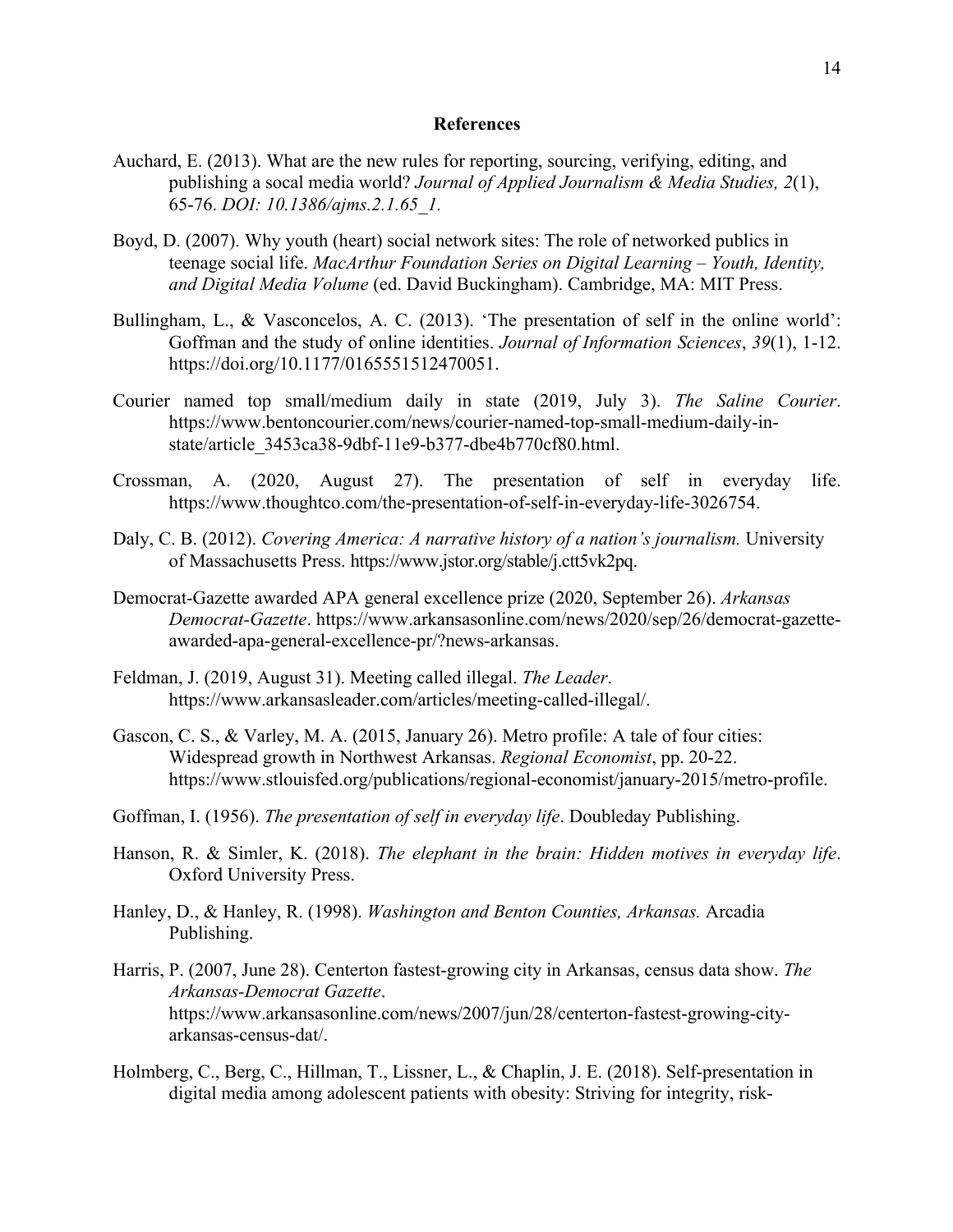reduction, and social recognition. *Digital Health, 4*, 1-15. https://doi.org/10.1177/2055207618807603.

- Kehrwald, B. (2008). Understanding social presence in text-based online learning environments. *Distance Education, 29*(1), 89-106. https://doi.org/10.1080/01587910802004860.
- Kehrwald, B. (2010). Being online: Social presence as subjectivity in online learning. *London Review of Education, 8*(1), 39-50. DOI: 10.1080/14748460903557688.
- Kovach, B. & Rosenstiel, T. (2014). *The elements of journalism: What newspeople should know and the people should expect*. Crown Publishing Group.
- Li, F., Mak, W. M., Evers-Vermeul, J., & Sanders, T. J. M. (2017). On the online effects of subjectivity encoded in casual connectives. *Review of Cognitive Linguistics*, *15*(1), 34-57. doi 10.1075/rcl.15.1.02li.
- Marjorie, R. (2009). *Boom town: How Wal-Mart transformed an all-American town into an international community*. Chicago Review Press.
- McConnell, J. (2016). *The improbable life of the* Arkansas Democrat*: An oral history*. University of Arkansas Press.
- Merunková, L., & Šlerka, J. (2019). Goffman's theory as a framework for analysis of self presentation on online social networks. *Masaryk University Journal of Law and Technology*, *13*, 243-276. DOI 10.5817/MUJLT2019-2-5.
- Monk, G. (2019, January 13). Code violations follow Arkansas landlord; records reveal history of shoddy properties, quick evictions. *Arkansas Democrat-Gazette*. https://www.arkansasonline.com/news/2019/jan/13/code-violations-follow-landlord/.
- More than eight-in-ten Americans get news from digital devices. Pew Research Center, Washington, D. C. (2021). https://www.pewresearch.org/fact-tank/2021/01/12/more-thaneight-in-ten-americans-get-news-from-digital-devices/.
- Phillips, J. M. (2019). *Hipbillies: Deep revolution in the Arkansas Ozarks*. University of Arkansas Press.
- Reed, R. (Ed.). (2009). *Looking back at the* Arkansas Gazette*: An oral history*. University of Arkansas Press.
- Rom, R. C. (1991). Arkansas' apple roots. *University of Arkansas Libraries, Fayetteville*.
- Samuel, L. R. (2012). *The American dream: A cultural history*. Syracuse University Press.
- Shim, K. & Oh S. K. (2018). Who created the bandwagon? The dynamics of fear of isolation, opinion congruency and anonymity-preference on social media in the 2017 South Korean presidential election. *Computers in Human Behavior, 86*, 181-189. https://doi.org/10.1016/j.chb.2018.04.012.
- Shoemaker, P., & Reese, S. D. (2014). *Mediating the message in the 21st century: A media sociology perspective*. New York, NY: Routledge.